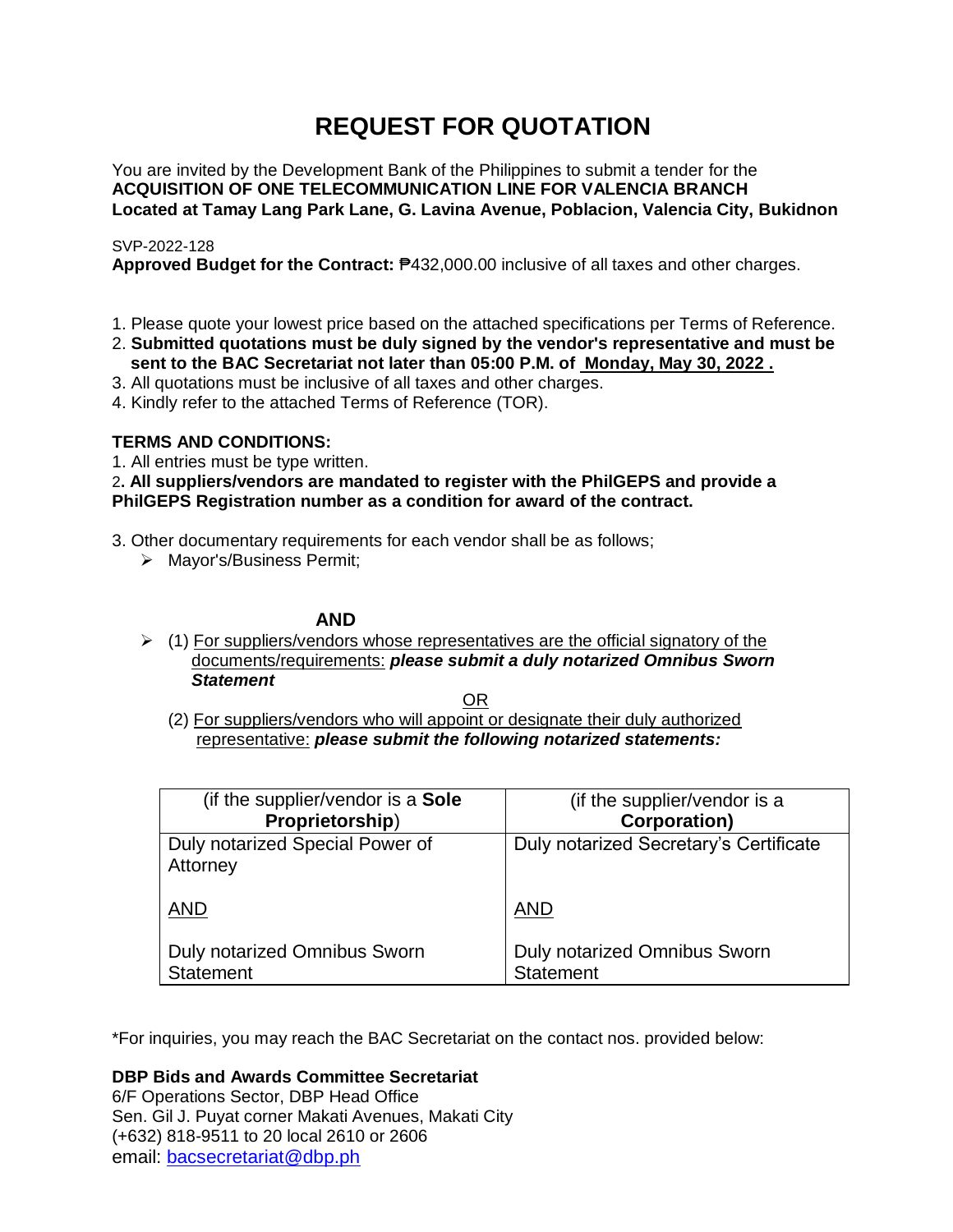**Annex A** 

### ACQUISITION OF NEW, ADDITIONAL AND/OR REPLACEMENT TELECOMMUNICATION LINE/CONNECTIVITY SERVICE FOR THE DEVELOPMENT BANK OF THE PHILIPPINES (DBP)-**VALENCIA BRANCH**

#### APPROVED BUDGET FOR THE CONTRACT: Php 432,000

#### **TECHNICAL SPECIFICATIONS**

#### A. BACKGROUND

The telecommunication connectivity service (line) is for the connection of DBP online systems, services and facilities in any of the following DBP remote sites:

- A.1. Branch Office, including:
	- A.1.a. Lending Center
	- A.1.b. Cash Center
	- A.1.c. Branch-Lite Unit

A.2. Automated Teller Machine (ATM)

#### **B. OBJECTIVE**

To acquire stable, reliable and secure telecommunication connectivity/line service to link DBP remote sites to the Head Office from an authorized and qualified telecommunication service provider (Telco).

#### **C. COVERAGE OF THE CONTRACT**

The contract will be for a one (1) year period starting from date of acceptance of service with the option for automatic renewal.

#### **D. MINIMUM SPECIFICATIONS**

- D.1. Connectivity/Line Service Availability
	- > The minimum availability of service is 99.6%.
- D.2. Connectivity/Line Specifications
- D.2.a. Branch Office ☑
	- D.2.a.i. Wired MPLS/VPN, Radio Last Mile with minimum of 10 Mbps bandwidth
	- D.2.a.ii. Inclusive network equipment, such as router and or router/modem, must not be on End-of-Life/End-of-Support status within the contract period
	- D.2.a.iii. Router must support GRE/mGRE tunneling and IP Security (ex. dynamic VPN) and SNMP
	- D.2.a.iv. DBP shall have the full access of the router
	- D.2.a.v. Provide near real time and historical link monitoring

#### D.2.b. ATM - Wired □

- D.2.b.i. VPN connection at least 128 Kbps via MPLS
- D.2.b.ii. Inclusive network equipment, such as router and or router/modem, must not be on End-of-Life/End-of-Support status within the contract period
- D.2.b.iii. Support GRE tunneling and SNMP
- D.2.b.iv. Provide near real time and historical link monitoring

 $\mathcal{N}$  Page 1 of 4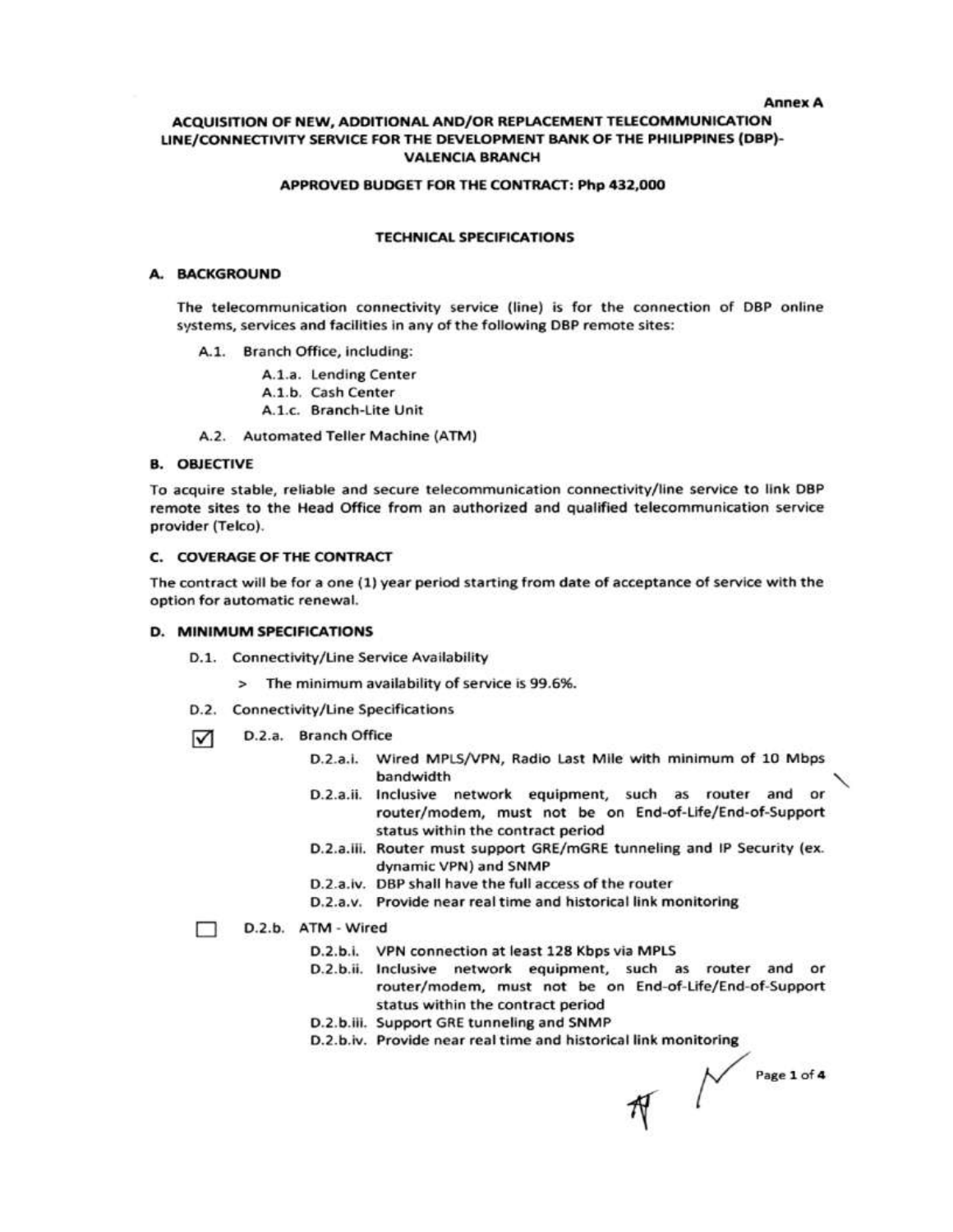ACQUISITION OF NEW, ADDITIONAL AND /OR REPLACEMENT OF TELECOMMUNICATION LINE / CONNECTIVITY SERVICE FOR THE DEVELOPMENT BANK OF THE PHILIPPINES (DBP)

- $\Box$  D.2.c.  $ATM Wireless$ 
	- D.2.c.i. Provide data transmission function by public GPRS/ GSM network or higher
	- D.2.a.vi. Inclusive network equipment, such as router and or router/modem, must not be on End-of-Life/End-of-Support status within the contract period
	- D.2.c.ii. Support GRE Tunneling and SNMP
	- D.2.c.iii. Provide GUI access for local and remote management
	- D.2.c.iv. Operate at -30~+75°C temperature
	- D.2.c.v. Has LED status indication
	- D.2.c.vi. Support RJ45 console port
	- D.2.c.vii. Include: 1 power cord, 2 antennas, 1 console cable, 1 set documentation
	- D.2.c.viii. Provide near real time and historical link monitoring.
	- D.2.c.ix. Meet the average latency requirement of not greater than 200ms measured using the Ping utility or any similar mobile applications
	- D.2.c.x. Meet signal requirement of not less than 2 bars measured using mobile or similar devices capable of said measurement
	- D.2.c.xi. DBP shall have full access to the Modem/Router
- D.3. Support Services and Incident Management
	- D.3.a. The Telco shall provide 24 x 7 onsite, telephone and email support. For every service unavailability/downtime reported, the response time shall be within thirty (30) minutes.
	- D.3.b. Upon the occurrence of service unavailability/downtime, the Telco shall:
		- D.3.b.i. Conduct problem isolation/resolution and link restoration activities
		- D.3.b.ii. Notification via electronic mail (E-mail) and telephone within one (1) hour of the occurrence
		- D.3.b.iii. Minimum of twice a day status report to DBP via E-Mail
		- D.3.b.iv. Estimated time of arrival (ETA) if onsite activities required
		- D.3.b.v. Estimated time of resolution (ETR)
		- D.3.b.vi. Root cause
		- D.3.b.vii. Comply with DBP policies on security and confidentiality during support services.

Page 2 of

- D.3.c. The Telco shall submit an incident report stating the reason/s for the outage and detailing the steps undertaken to resolve a particular problem upon DBP's request.
- D.4. Service Performance Review
	- > The Telco shall conduct a performance review session at least once every quarter of a year

### E. TELECOMMUNICATION CONNECTIVITY/LINE REQUIREMENT CLASSIFICATION

The primary objective of the following provisions is to have multiple Telcos per site, providing service redundancy, high availability and avoiding single point of failure.

 $\Box$  E.1. New Telecommunication Line Requirement

E.1.a. Covered Sites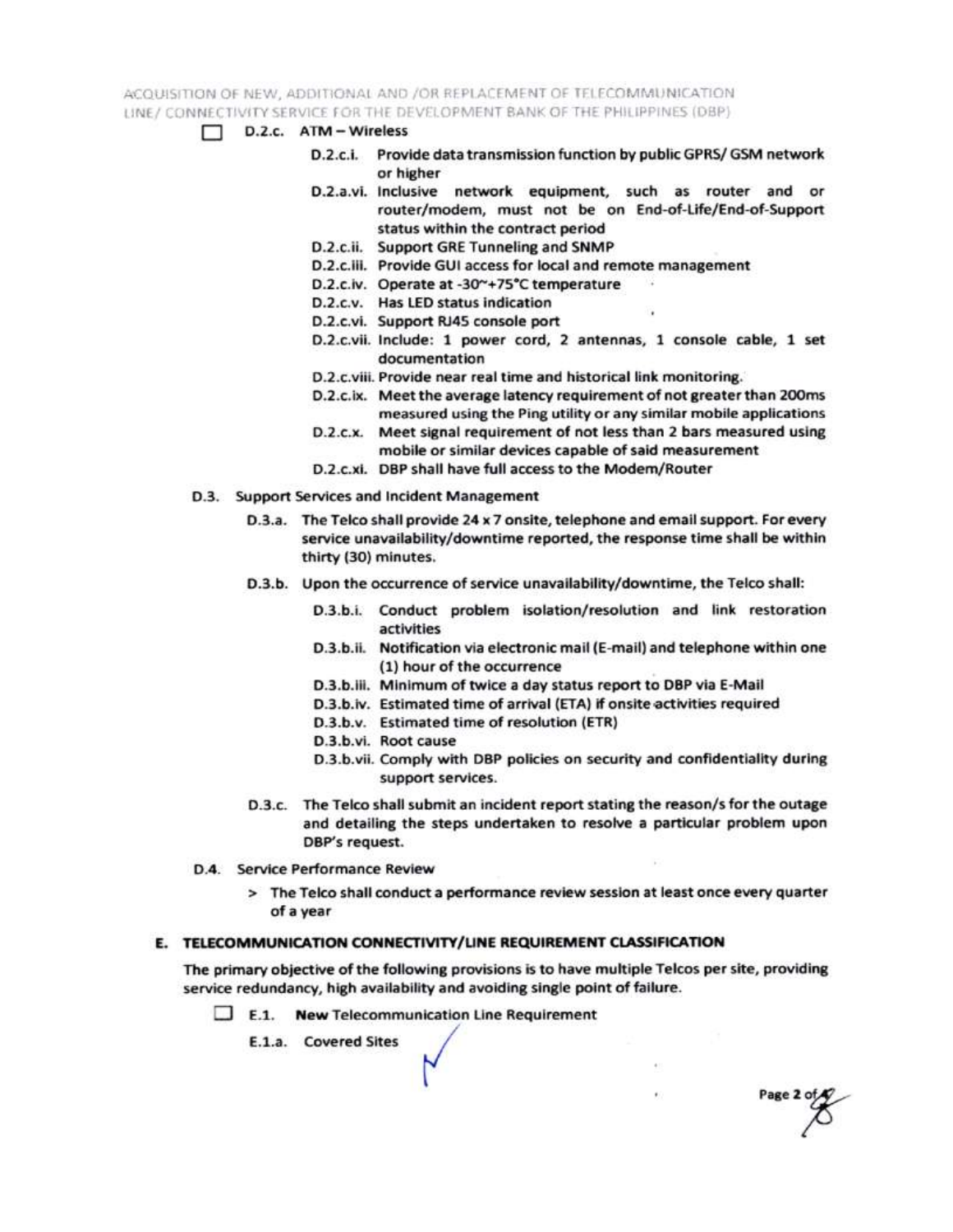ACQUISITION OF NEW, ADDITIONAL AND /OR REPLACEMENT OF TELECOMMUNICATION LINE/ CONNECTIVITY SERVICE FOR THE DEVELOPMENT BANK OF THE PHILIPPINES (DBP)

> New remotes sites

#### E.1.b. Telco Selection Criteria

- > Telecommunication Line for Branch Office
	- E.1.b.i. Two (2) different Telcos (Telco A and Telco B) shall be selected
	- E.1.b.ii. Telco A is the lowest (winning) provider
	- E.1.b.iii. Telco B is the second lowest provider
- > Telecommunication Line for Additional ATM Facility of a Branch Office
	- E.1.b.iv. The Telco must be different from the one which has the majority or most of the telecommunication connectivity services provided for the ATM/s of that Branch Office
- E.2. Additional Telecommunication Line Requirement Ð
	- E.2.a. Covered Sites
		- > For existing sites with existing telecommunication line/s
	- E.2.b. Telco Exception
		- > The Telco/s of the existing line/s servicing the site shall not be invited and will not be allowed to participate
- $\sqrt{ }$ E.3. Replacement Telecommunication Line Requirement
	- E.3.a. Covered Sites
		- > For existing sites with existing telecommunication line/s
	- E.3.b. Telco Exception
		- E.3.b.i. For Telco Redundancy Replacement
			- > The Telco of the existing line/s servicing the site including the one to be replaced shall not be invited and will not be allowed to participate
		- E.3.b.ii. Replacement for the Purpose of Telecommunication Line Capacity (Bandwidth) Upgrade
			- > The Telco of the other existing line/s servicing the site (i.e., other than the one to be replaced) shall not be invited and will not be allowed to participate
		- E.3.b.iii. For Wireless to Wired Facility Replacement
			- > The Telco of the other existing line/s servicing the site (i.e., other than the one to be replaced) shall not be invited and will not be allowed to participate

#### **F. DISCONTINUANCE OF SERVICE**

DBP can opt to discontinue the service within the contract period without pre-termination fee/s, if the Telco provider fails to meet the required minimum availability of service, specified in item D.1, for three (3) consecutive months (3-strike rule)

**G. PAYMENT** 

The payment shall be in a monthly basis every after the service acceptance.

Page 3 6t